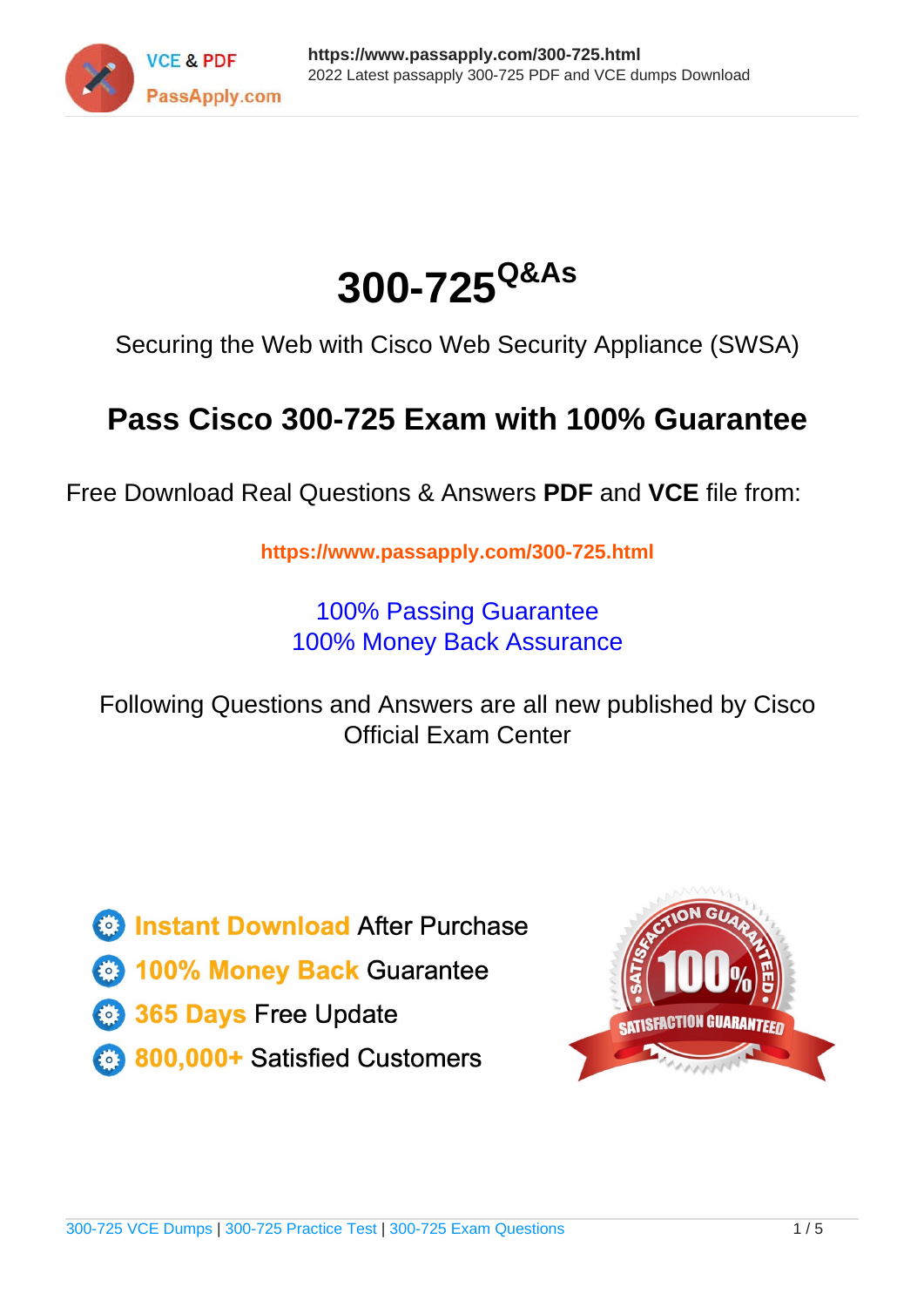

## **QUESTION 1**

Which statement about configuring an identification profile for machine authentication is true?

A. Cloud Web Security Connector mode with an active directory enabled supports machine authentication

- B. Identification profile machine ID is supported locally, but the Cisco WSA does not support machine ID authentication
- C. Cloud Web Security with Kerberos enabled supports machine authentication

D. If an Active Directory realm is used, identification can be performed for an authenticated user or IP address but not for a machine ID

Correct Answer: C

Reference: https://www.cisco.com/c/en/us/td/docs/security/wsa/wsa11-0/user\_guide/b\_WSA\_UserGuide/b\_WSA\_User Guide\_chapter\_01001.html

### **QUESTION 2**

#### DRAG DROP

Drag and drop the Cisco WSA methods from the left onto the correct deployment modes on the right.

#### Select and Place:



Correct Answer: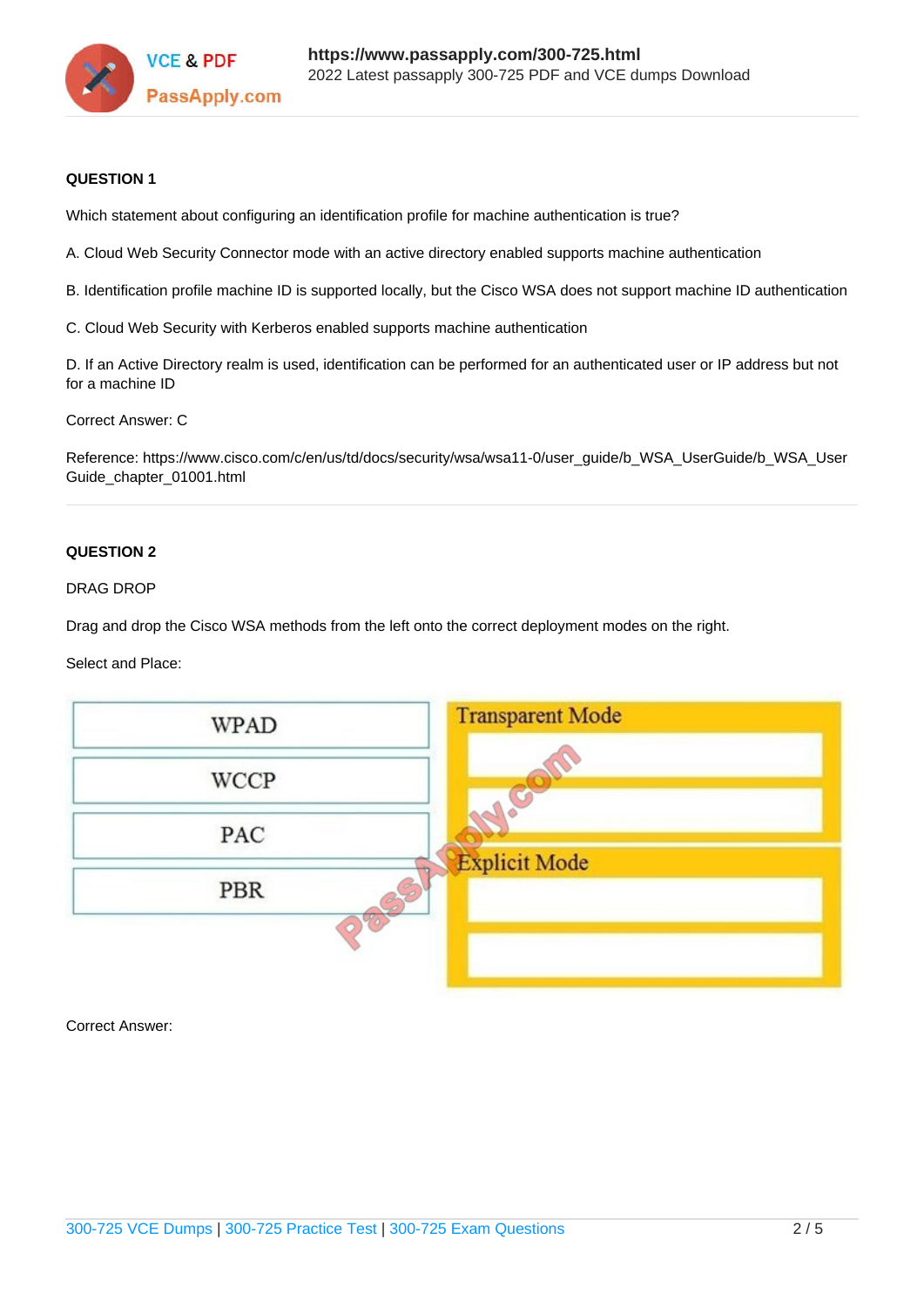



You could use an explicit setting (browser config/PAC/WPAD) or transparent (WCCP/PBR) to point to the first proxy and then the first proxy will route based on category to one of the two upstream proxies based on your policy configuration. Reference: https://community.cisco.com/t5/web-security/route-to-wsa-based-on-destination/td-p/2491179

# **QUESTION 3**

Which type of certificate must be installed on a Cisco WSA for HTTPS inspection?

A. server

B. client

C. root

D. wildcard

Correct Answer: C

Reference: https://www.cisco.com/c/en/us/support/docs/security/web-security-appliance/117792-technote-wsa-00.html

### **QUESTION 4**

Which action is a valid default for the Global Access Policy in the Application Visibility Control engine on the Cisco WSA?

- A. bandwidth limit
- B. permit
- C. restrict
- D. monitor

Correct Answer: D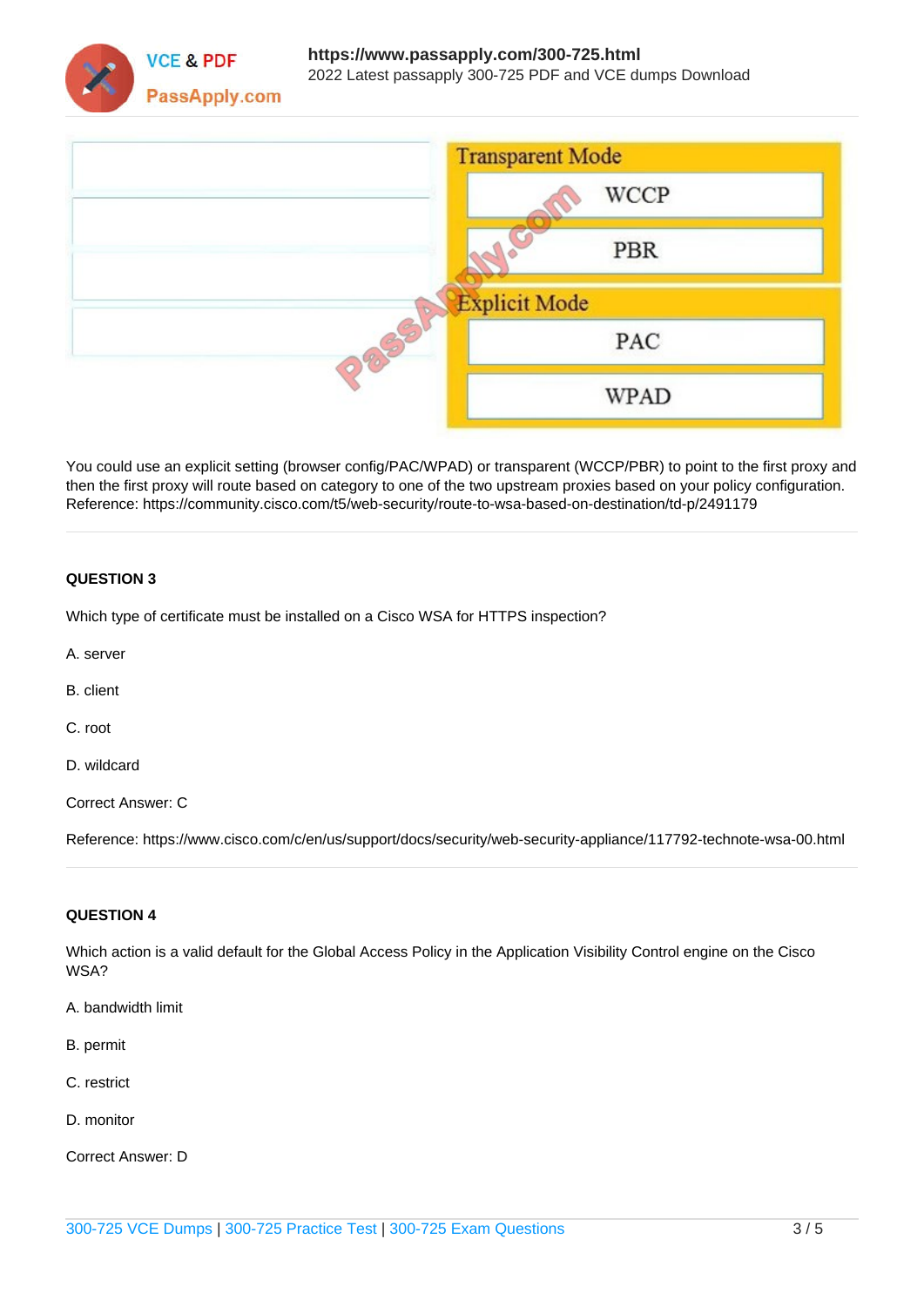

Reference: https://hrouhani.org/cisco-web-security-appliance-ironport/

# **QUESTION 5**

What is a valid predefined time range when configuring a Web Tracking query?

A. year

- B. minute
- C. hour
- D. month
- Correct Answer: B

Web tracking query uses minute as a predefined time range to track web related queries.

[300-725 VCE Dumps](https://www.passapply.com/300-725.html) [300-725 Practice Test](https://www.passapply.com/300-725.html) [300-725 Exam Questions](https://www.passapply.com/300-725.html)